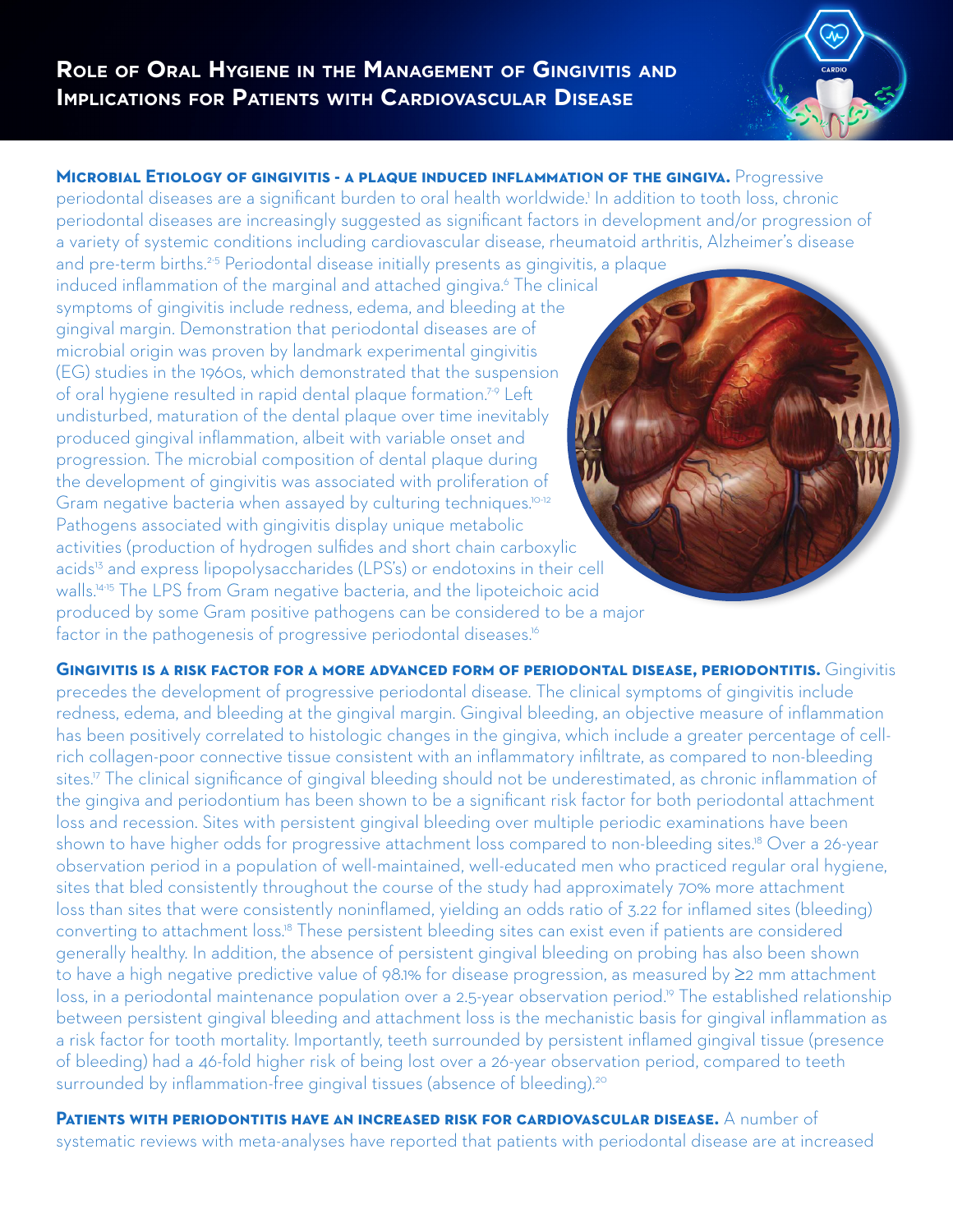risk for cardiovascular disease. Blaizot et al, 2009 reported the outcomes of 29 studies in 167,931 patients, finding that periodontal disease increases the risk of cardiovascular disease (myocardial infarction, angina pectoris, coronary artery disease) with an OR = 2.35 (95% CL:1.87-2.96) in 22 observational studies and an OR = 1.34 (95% CL:1.27-1.42) in 7 cohort studies.21 Xu et al, 2017 reported the outcomes of 22 studies in 129,630 patients, finding that periodontal disease increases the risk of myocardial infarction (heart attack) with an OR = 2.02 (95% CL:1.59-2.57).22 Martin-Cabezas et al, 2016 reported the outcomes of 15 studies in 1,072,582 patients, finding that periodontal disease increases the risk of arterial hypertension with an OR = 1.50 (95% CL:1.27- 1.78).23 Zeng et al, 2016 reported the outcomes of 15 studies in 17,330 patients, finding that periodontal disease increases the risk of carotid atherosclerosis with an OR = 1.27 (95% CL:1.14-1.41).<sup>24</sup> Wang et al, 2019 reported the outcomes of 25 studies in 22,090 patients, finding that periodontal disease increases the risk of peripheral artery disease (as measured by ankle brachial index or carotid intima-media thickness) with an OR = 1.60 (95% CL:1.41-1.82).25 Humphrey et al, 2008 reported the outcomes of 7 studies in 35,681 patients, finding that periodontal disease increases the risk of coronary heart disease with an OR = 1.24 (95% CL:1.01-1.51).<sup>26</sup> This study also reported a similar non-significant trend for gingivitis increasing the risk of coronary heart disease with at OR = 1.35 (95% CL:0.79-2.30) based on 2 studies with 9,458 patients.26 The results of this study were generally consistent with Bahekar et al, 2007, who reported that periodontal disease increases the risk of coronary heart disease in 5 cohort studies in 86,092 patients with an RR = 1.14 (95% CL:1.07-1.21), in 5 cross-sectional studies in 17,724 patients with an OR = 1.59 (95% CL:1.33-1.91) and in 5 case-control studies with 1,423 patients with an OR = 2.22 (95% CL:1.59-3.12).27 Janket et al, 2003 reported the outcomes of 9 studies with 107,011 patients, finding that periodontal disease increases the risk of cardiovascular disease with a RR = 1.19 (95% CL:1.08-1.32) and increases the risk of stroke with an RR = 2.85 (95% CL:1.78-4.56).<sup>28</sup> Fagundes et al, 2019 reported that periodontal disease increases the risk of stroke with a RR = 1.88 (95% CL:1.55-2.29) in 7 cohort studies and increases the risk of ischemic stroke with a RR = 2.72 (95% CL:2:00-3.71) in 4 case-control studies.<sup>29</sup>

**Periodontal therapy in the form of subgingival scaling and root planing improves cardiovascular ENDPOINTS.** Scaling and root planing is the preferred dental procedure performed to reduce subgingival periodontal inflammation. A number of systematic review meta-analyses have reported that controlling local periodontal infection and inflammation through scaling and root planning has systemic effects on cardiovascular endpoints. Roca-Millan et al, 2018 reported the outcomes of 10 clinical trials in 669 patients and found that periodontal therapy (OHI, supragingival scaling, SRP) decreases serum CRP (C-reactive protein) by 1.199 mg/l (95% CL:1.100-1.299) relative to no treatment based on the 4 studies that had this endpoint and comparison.<sup>30</sup> The manuscript also reported that periodontal therapy (OHI, supragingival scaling, SRP) decreases serum leukocytes (white blood cells) by 0.798 g/l (95% CL:0.717-0.879) relative to no treatment based on the 2 studies that had this endpoint and comparison. Teeuw et al, 2014 reported the outcomes of 25 clinical trials in 1748 patients and found that periodontal therapy (OHI, supragingival scaling, SRP) decreases serum CRP (C-reactive protein) by weighted mean difference of 0.50 mg/l (95% CL:0.22-0.78) relative to no treatment.<sup>31</sup> They also found that that periodontal therapy (OHI, supragingival scaling, SRP) decreases IL-6 (0.48 ng/L, 95% CL:0.06-0.90) , TNF-a (0.75 pg/L, 95% CL:0.17-1.34), and Fibrinogen (0.47 g/L. 95% CL:0.17- 0.76). Orlandi et al, 2014 reported the outcomes of 3 clinical trials and found that periodontal therapy (OHI, supragingival scaling, SRP) improves flow mediated dilatation (FMD) by weighted mean difference of 6.64 (95% CL:2.83-10.44) relative to no treatment.32 Changal et al, 2019 reported the outcomes of 6 clinical trials and found that periodontal therapy (OHI, supragingival scaling, SRP) decreases endothelial adhesion molecules (e-selectin) by standardized mean difference of 0.52 mg/l (95% CL:0.10-0.94) relative to no treatment.33 These studies collectively support that control of local periodontal inflammation through periodontal therapy decreases the presence of systemic inflammatory biomarkers and mediators (CRP, IL-6, fibrinogen, e-selectin), as well as improving physical measures of cardiovascular health (FMD – flow mediated dilatation).

**SNF2 IS AN EFFECTIVE ANTIMICROBIAL IN PLAQUE AND GINGIVITIS CONTROL.** The management of gingivitis can be attained through repeated mechanical removal of microbial dental plaque from the teeth and/ or suppression of bacterial plaque biofilm growth and metabolism. The mechanical control of plaque is accomplished with daily oral hygiene including thorough tooth brushing and flossing. The suppression of plaque growth and metabolism can be achieved through the application of topical antimicrobials added to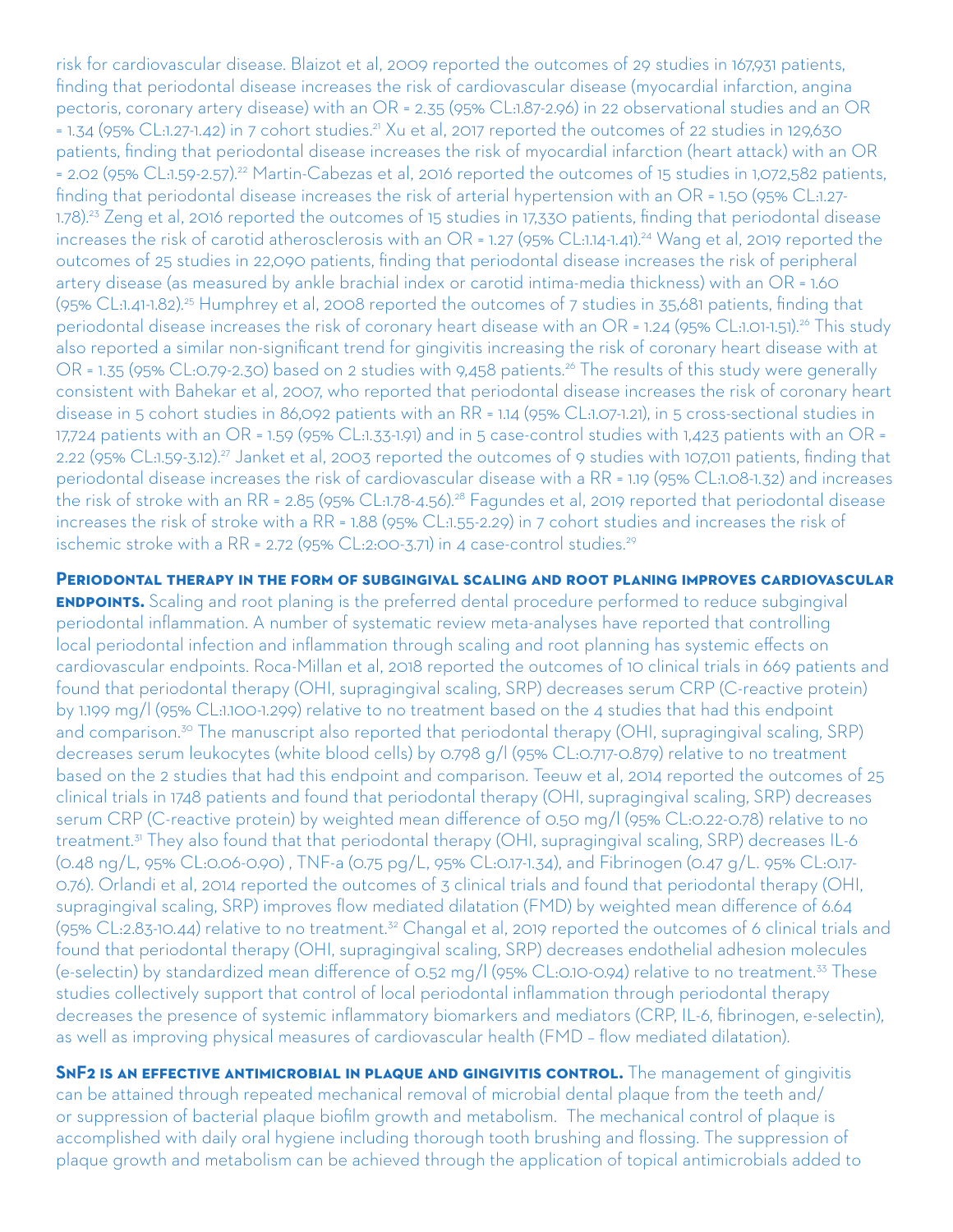toothpastes or mouthrinses. Antimicrobials with proven efficacy for the control of plaque associated gingivitis include chlorhexidine, cetypyridinium chloride, mixtures of essential oils, triclosan and stannous fluoride, among others.<sup>34,35</sup> The use of stannous fluoride for the treatment and prevention of plaque and gingivitis began in the 1980's with the application of topical gels, however today its use includes multiple commercial dentifrices sold and distributed around the world.<sup>36-38</sup> Clinical studies have demonstrated significant efficacy of stannous fluoride for the reductions in the amount of supragingival plaque and plaque associated gingivitis – these having been the subject of systematic reviews of randomized clinical studies.<sup>39-41</sup> A recent meta-analysis revealed that during Crest Pro Health (CPH) stannous fluoride dentifrice use 3 out of 4 participants using CPH transitioned to gingival health<sup>40</sup> as defined by guidelines for the 2017 World Workshop of Periodontology.<sup>39</sup> The results of this meta-analyses representing 18 studies in 2,890 patients support that stannous fluoride dentifrices reduce gingival bleeding sites by 51% relative to sodium fluoride control dentifrices in studies of up to 3 months duration.<sup>40</sup>

Stannous fluoride has both, bactericidal and bacteriostatic effect on plaque bacteria. Recently, it has been demonstrated that dentifrice SnF2 can penetrate into subgingival crevicular fluid during brushing and stannous is retained in subgingival plaque.42 This SnF2 has been shown to decrease biofilm virulence via attaching to lipopolysaccharide (LPS) and lipoteicoic acid (LTA) molecular patterns on bacterial surfaces interfering with pathogen stimulation of toll receptors<sup>43,44</sup> the latter of which are associated with the initialization of the inflammatory processes involved in periodontal disease.<sup>45-50</sup> Samples of plaque from subgingival areas in subjects brushing with stannous fluoride dentifrice have been shown to exhibit decreased virulence ex vivo.51,52 In addition, stannous fluoride formulations have been shown to reduce bacterial metabolic products including short chain fatty acids propionic and butyric acid which are derived from bacterial metabolism in deeper parts of plaque biofilms in anaerobic environments.53 Collectively, research demonstrates significant efficacy for stannous fluoride for the treatment and prevention of gingivitis and has established plaque control including quantity and toxicity as mechanisms for clinical efficacy.

**Role of SnF2 in plaque and gingivitis control in patients with cardiovascular disease.** Patients with periodontal disease are at higher risk for cardiovascular disease, putatively because of the impact of local chronic periodontal inflammation leading to an increase in systemic inflammatory mediators in the vascular system. The patient and dental professional must work together to stop this vicious cycle before it begins by being attentive to daily oral hygiene: brushing and flossing, getting regular oral health checkups, and properly treating periodontal disease early on. Oral hygiene in cardiovascular disease patients can be improved by increased education on the requirements for elevated oral hygiene and also the selection and application of selective oral products applied to their personal hygiene. The causative factors for gingivitis in cardiovascular disease patients, toxic plaque can likely be ameliorated by improved hygiene including the selection and use of antimicrobial products with proven efficacy in the prevention of plaque and gingivitis. The use of stannous fluoride dentifrice as part of oral hygiene may represent a useful tool for cardiovascular disease patients in maintaining their oral health.

## References

- 1. Marcenes W, Kassebaum N J, Bernabe E, Flaxman, A Naghavi, M Lopez, A, Murra, CJ. Global burden of oral conditions in 1990-2010. A systematic analysis. J Dent Res 2013; 92, 592-597.
- 2. Manjunath BC, Praveen K, Chandrashekar BR, Rani RM, Bhalla A. Periodontal infections: a risk factor for various systemic diseases. Natl Med J India 2011; 24:214-9.
- 3. Cullinan MP, Seymour GJ. Periodontal disease and systemic illness: will the evidence ever be enough? Periodontol 2000 2013; 62:271-86.
- 4. Otomo-Corgel J, Pucher JJ, Rethman MP, Reynolds MA. State of the science: chronic periodontitis and systemic health. J Evid Based Dent Pract 2012; 12(Suppl 3):20-8.
- 5. Moutsopoulos NM, Madianos PN. Low-grade inflammation in chronic infectious diseases: paradigm of periodontal infections. Ann NY Acad Sci 2006; 1088:251-64.
- 6. Page R. Gingivitis. J Clin Periodontol 1986; 13: 345-355.
- 7. Löe H, Theilade E, Jensen SB. Experimental gingivitis in man. J Periodontol 1965; 36: 177-187.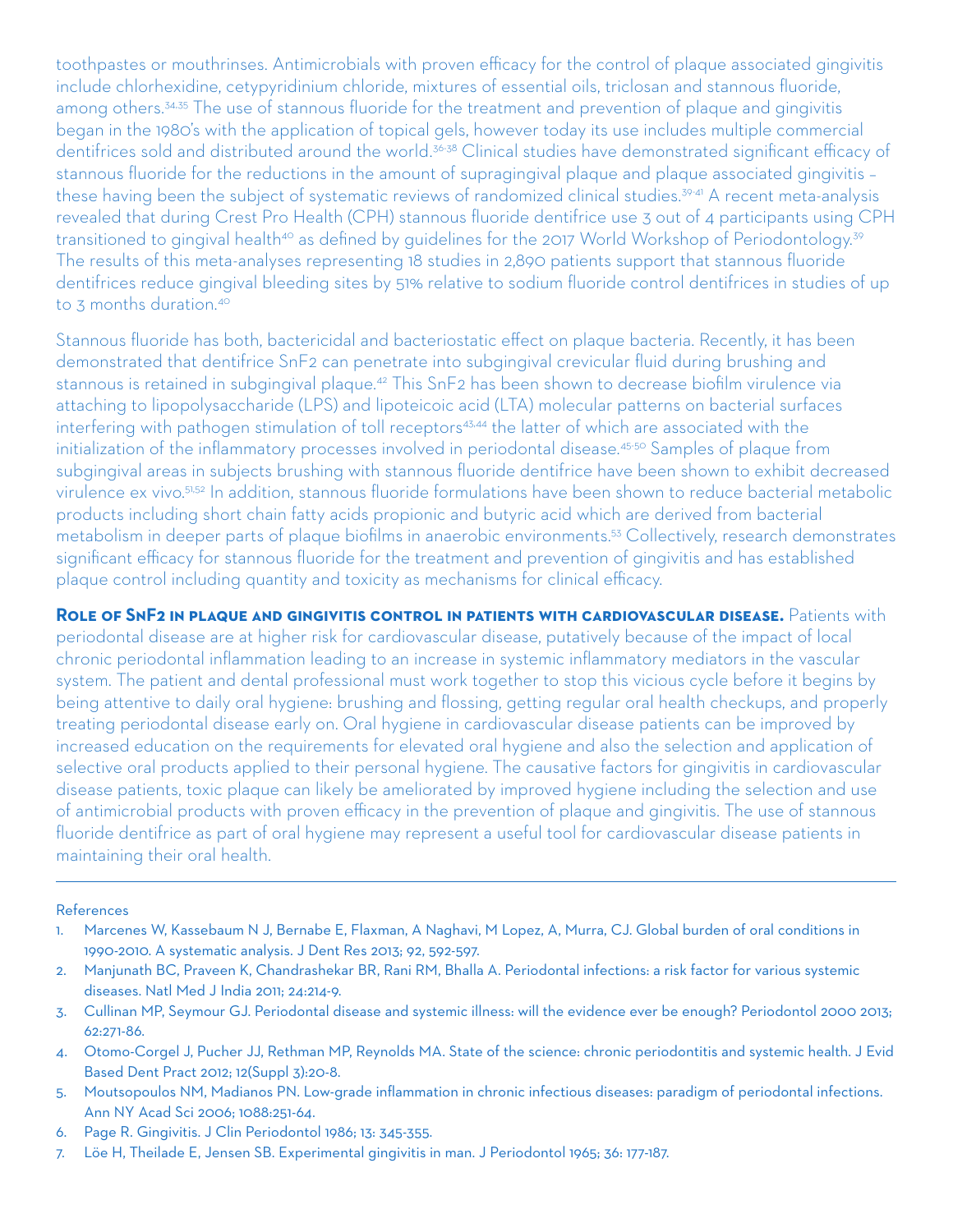- 8. Theilade E, Wright WH, Jensen SB, Löe H. Experimental gingivitis in man. II. A longitudinal clinical and bacteriological investigation. J Perio Res 1966; 1: 1–13.
- 9. Löe H, Theilade E, Jensen SB, Schiott CR. Experimental gingivitis in man. 3. Influence of antibiotics on gingival plaque development. J Perio Res 1967; 2: 282–289.
- 10. Slots J, Moenbo D, Langebaek J, Frandsen A. Microbiota of gingivitis in man. Scand J Dent Res 1978, 86 (3): 174-181.
- 11. Savitt ED, Socransky SS. Distribution of certain subgingival microbial species in selected periodontal conditions. J Periodontal Res 1984, 19 (2): 111-123.
- 12. Neuenschwander-Schüpbach A, Wetzel AC, Lopatin DE, Lang NP. Application of BANA during experimental gingivitis. Application of N-alpha-benzoyl-DL-arginine 2 naphtilamide (BANA) hydrolysis to identify periodontopathic environments during experimental gingivitis in man. Schweiz Monatsschr Zahnmed 1992;102(11):1315-20.
- 13. Niedermann R, Zhang J, Kashket S. Short chain carboxylic acid stimulated PMN mediated gingival inflammation. Crit Rev Oral Biol Med 1997;8(3):269-290
- 14. Rietschel ET, Kirikae T, Schade FU, Mamat U, Schmidt G, Loppnow H, Ulmer AJ,Zähringer U, Seydel U, Di Padova F, et al. Bacterial endotoxin: molecular relationships of structure to activity and function. FASEB J 1994 Feb;8(2):217-25.
- 15. Wilson M Biological activities of lipopolysaccharide and endotoxin. In Shah HN, Mayrand D and Genco RJ (edts). Biologicy of the species porphyromonos gingivali, pp 107-198, 1993.
- 16. Kinane review
- 17. Greenstein, G., Caton, J., & Polson, A. M. (1981). Histologic characteristics associated with bleeding after probing and visual signs of inflammation. Journal of Periodontology, 52, 420-425.
- 18. Schatzle, M., Löe, H., Burgin, W., Anerud, A., Boysen, H., & Lang, N. P. (2003). Clinical course of periodontics. I. Role of gingivitis. Journal of Clinical Periodontology, 30, 887-901.
- 19. Lang, N. P, Adler, R., Joss, A., & Nyman, S. (1990). Absence of bleeding on probing: An indicator of periodontal stability. Journal of Clinical Periodontology, 17, 714-721.
- 20. Schatzle, M., Löe, H., Lang, N. P., Burgin, W., Anerud, A., & Boysen, H. (2004). The clinical course of chronic periodontitis. IV. Gingival inflammation as a risk factor in tooth mortality. Journal of Clinical Periodontology, 31, 1122-1127.
- 21. Grossi SG, Genco RJ. Periodontal disease and diabetes mellitus: A two-way relationship. Ann Periodontol 1998; 3:51-61.
- 22. Preshaw PM, Alba AL, Jepsen S, Konstantinidis A, Makrilakis K, Taylor R. Periodontitis and diabetes: A two-way relationship. Diabetologia 2012; 55:21-31.
- 23. Taylor GW, Burt BA, Becker MP, Genco RJ, Schlossman M, Knowler WC, Pettitt DJ. Severe periodontitis and risk for poor glycemic control in patients with non-insulin-dependent diabetes mellitus. J Periodontol 1996; 67:1085-1093.
- 24. Lalla E, Lamster IB, Schmidt AM. Enhanced interaction of advanced glycation end products with their cellular receptor RAGE: Implications for the pathogenesis of accelerated periodontal disease in diabetes. Ann Periodontol 1998; 3:13-19.
- 25. Nascimento GG, Leite FRM, Vestergaard P, Scheutz F, Lopez R. Does diabetes increase the risk of periodontitis? A systematic review and meta-regression analysis of longitudinal prospective studies. Acta Diabetol 2018; 55(7):653-667.
- 26. Lalla E, Chen B, Lal S, Kaplan S, Softness B, Greemberg E, Goland RS, Lamster IB. Diabetes-related parameters and periodontal conditions in children. J Periodontal Res 2007; 42:345-349.
- 27. Saito T, Shimazaki Y, Kiyohara Y, Kato I, Kubo M, Lida M, Koga T. The severity of periodontal disease is associated with the development of glucose intolerance in non-diabetics: The Hisayama study. J Dent Res 2004; 83:485-490.
- 28. Ide R, Hoshuyama T, Wilson D, Takahashi K, Higashi T. Periodontal disease and incident diabetes: A seven year study. J Dent Res 2011; 90:41-46.
- 29. Morita I, Inagaki K, Nakamura F, Noguchi T, Matsubara T, Yoshii S, Nakagaki H, Mizune K, Sheiham A, Sabbath W. Relationship between periodontal status and levels of glycated hemoglobin. J Dent Res 2012; 91:161-166.
- 30. Demmer RT, Desvarieaux M, Holtfreter B, Jacobs DR, Wallaschofski H, Nauck M, Volzke H, Kocher T. Periodontal status and A1C change: Longitudinal results from the study of health in Pomerania (SHIP). Diabetes Care 2012; 33:1037-1043.
- 31. Janket SJ, Wightman A, Baird AE, Van Dyke TE, Jones JA. Does periodontal treatment improve glycemic control in diabetic patients? A meta-analysis of intervention studies. J Dent Res 2005; 84(12):1154-1159.
- 32. Darre L, Vergenes JN, Gourdy P, Sixou M. Efficacy of periodontal treatment on glycaemic control in diabetic patients: A metaanalysis of interventional studies. Diabetes and Metabolism 2008; 34(5): 497-506.
- 33. Teeuw WJ, Gerdes VE, Loos BG, Effect of periodontal treatment on glycemic control in diabetic patients: A systematic review and meta-analysis. Diabetes Care 2010; 33(2):421-427.
- 34. Engebretson S, Kocher T. Evidence that periodontal treatment improves diabetes outcomes: A systematic review and metaanalysis. J Clin Periodontol 2013; 40(14):S153-S163.
- 35. Teshome A, Yitayeh A. The effect of periodontal therapy on glycemic control and fasting plasma glucose level in type 2 diabetic patients: Systematic review and meta-analysis. BMC Oral Health 2017; 17(1):31.